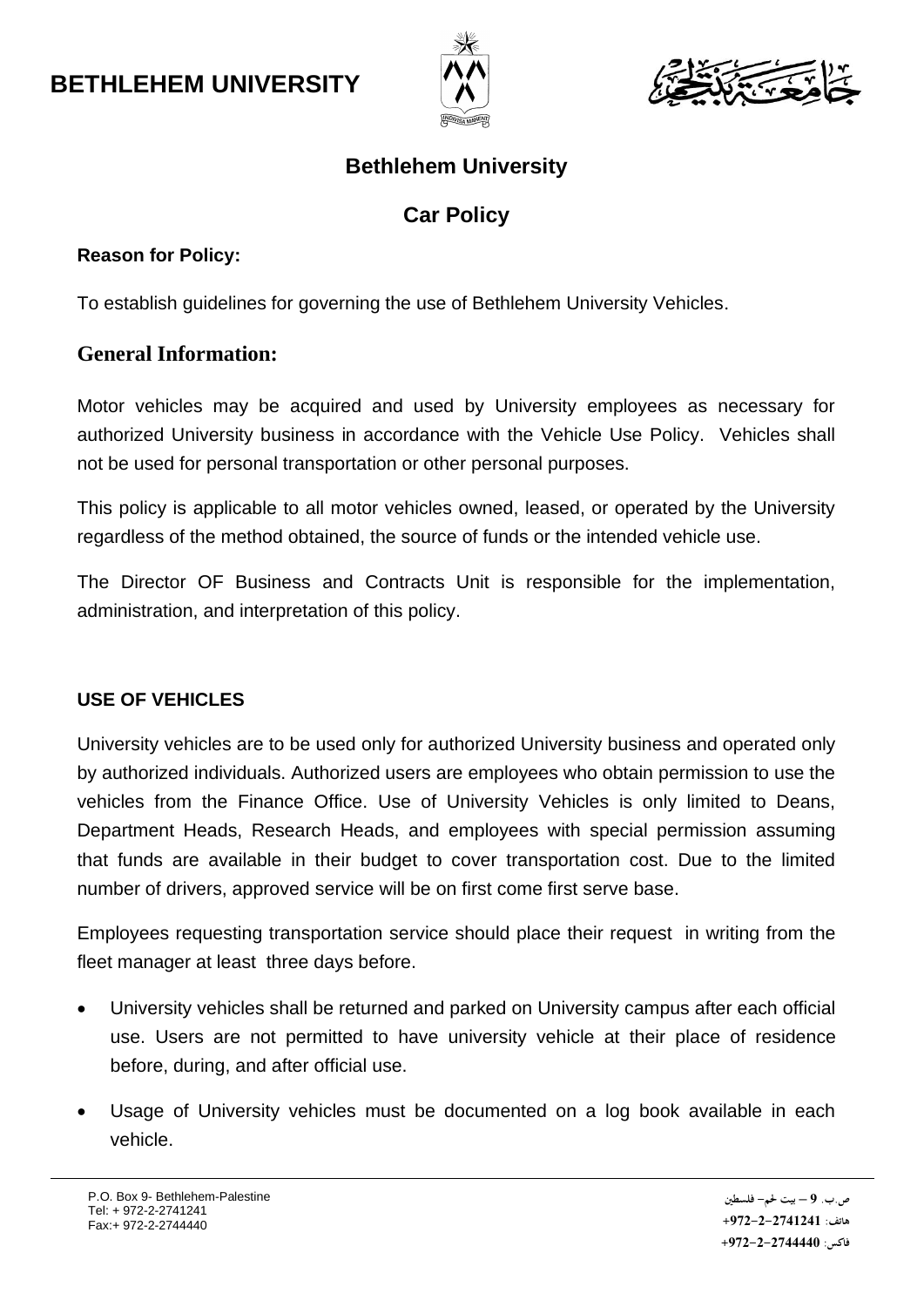# **BETHLEHEM UNIVERSITY**





- Drivers of all University operated vehicles must comply with all traffic laws. Drivers are responsible for payment of any fines resulting from violation of motor vehicle regulations while operating University vehicles.
- Only authorized passengers may ride in University vehicles. These may be faculty, staff, students, or guests of the University.
- Personal use of a vehicle is prohibited.
- Employees may use their own cars after getting approval from the Finance Office. Employees will be reimbursed 1.5 NIS per kilometer calculated according to fixed distances between towns. Other distances not listed below will be calculated based on distances trusted related websites.
- Transportation services requested from the University fleet Department with drivers is subject to 500NIS charge per day or 80NIS per hour, such charges apply on vehicles with Israeli and Palestinian license plates.
- Employees misusing University vehicles may be personally liable for damages to persons or property resulting from misuse.
- Conveying passengers other than persons directly involved with University business is prohibited.

| <b>Distance Schedule between Towns</b> |                |                   |  |
|----------------------------------------|----------------|-------------------|--|
| <b>From</b>                            | To             | <b>Kilometers</b> |  |
| Bethlehem                              | Ramallah       | 50                |  |
| Bethlehem                              | <b>Birzeit</b> | 57                |  |
| Bethlehem                              | Hebron         | 26                |  |
| Bethlehem                              | Yatta          | 50                |  |
| Bethlehem                              | Doura          | 40                |  |
| Bethlehem                              | Thahrieh       | 55                |  |
| Bethlehem                              | Al-Eizarieh    | 21                |  |
| Bethlehem                              | <b>Nablus</b>  | 80                |  |
| Bethlehem                              | Jenin          | 125               |  |
| <b>Bethlehem</b>                       | Qlaqilia       | 110               |  |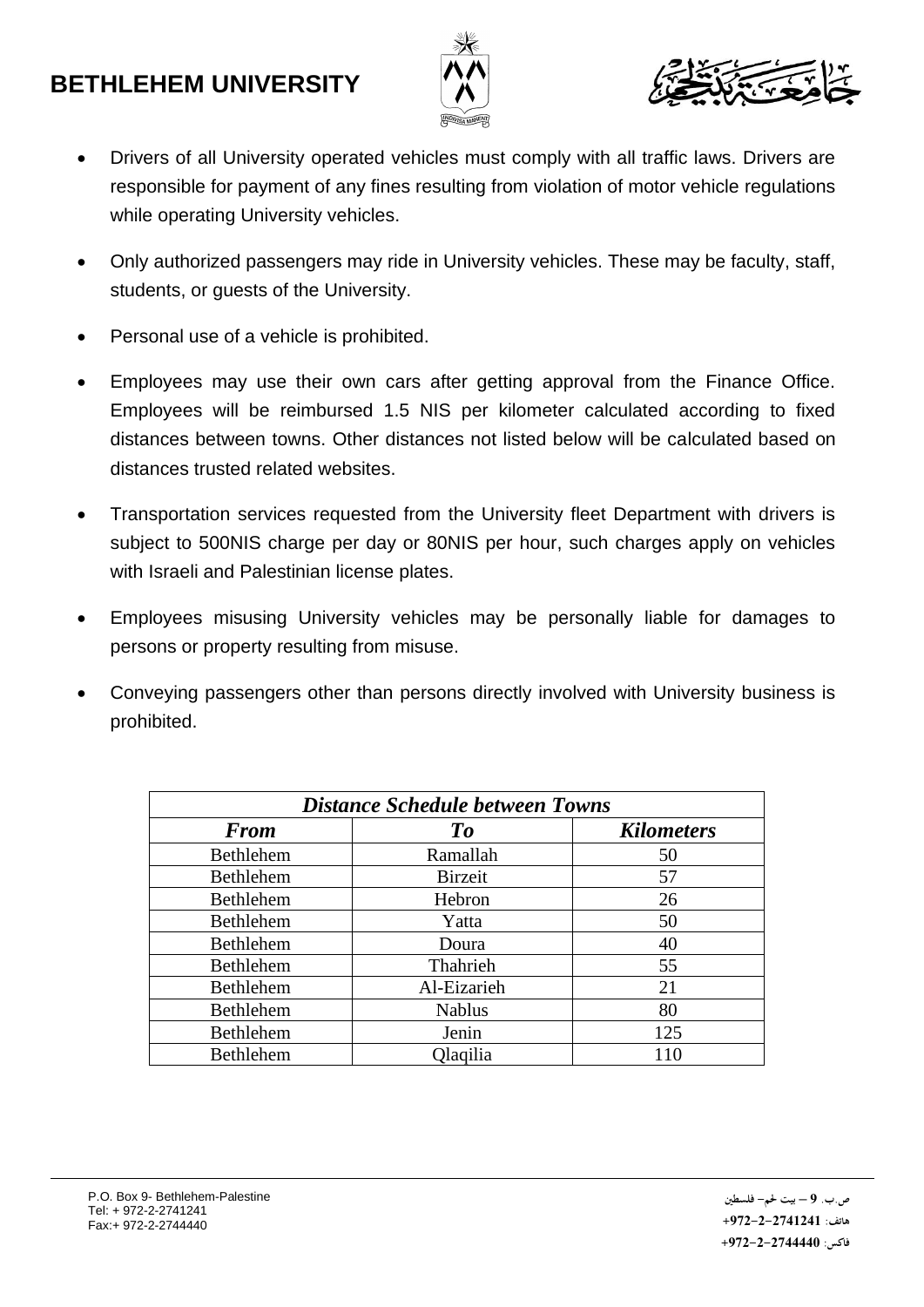



| <b>Distance Schedule between Towns</b> |              |                   |  |
|----------------------------------------|--------------|-------------------|--|
| <b>From</b>                            | To           | <b>Kilometers</b> |  |
| Bethlehem                              | Tulkarem     | 120               |  |
| Bethlehem                              | Jericho      |                   |  |
| Bethlehem                              | Jerusalem    | 20                |  |
| Bethlehem                              | Tel-Aviv     | 55                |  |
| <b>Bethlehem</b>                       | Beir Haninah |                   |  |

#### **Fueling:**

University vehicles should be washed and fueled every Friday by the University Drivers. If for any reason any of the cars needs refueling at any other day, the fleet supervisor should be contacted to arrange refueling. If for any reason the drivers using the car ran low on fuel and immediate fueling is a must to reach destination, the driver can fill the car at the closest Gas Station and the Invoice for reimbursement.

#### **ACCIDENTS**

The University has insurance with different insurance companies. In case of any accident authorized drivers are responsible for paying insurance deduction fee of 800 NIS if the insurance report holds them liable for the accident. An accident is defined as any incident that causes damage to persons or property. An accident report must be filed with local authorities for any accident involving a vehicle that is owned by the University.

In case of an accident the driver should contact the Fleet Supervisor immediately to report the accident, if the accident is within the Bethlehem area, the Fleet Supervisor should report to the accident site immediately to follow-up with requirements. It is the responsibility of the driver to contact the police to come on site to determine the liable party for insurance and other purposes.

An instruction sheet is available in the glove compartment of each vehicle. The sheet contains necessary contact information and general instructions.

If the accident takes place outside of Bethlehem and the Fleet supervisor is unable to come to site immediately the driver should collect the following information prior to the arrival of the police:

- 1. Name and Identification of the other driver involved in the accident.
- 2. Name of Insurance Co.
- 3. Insurance Policy number.
- 4. Car license plate number.
- 5. Contact information (phone number and address).